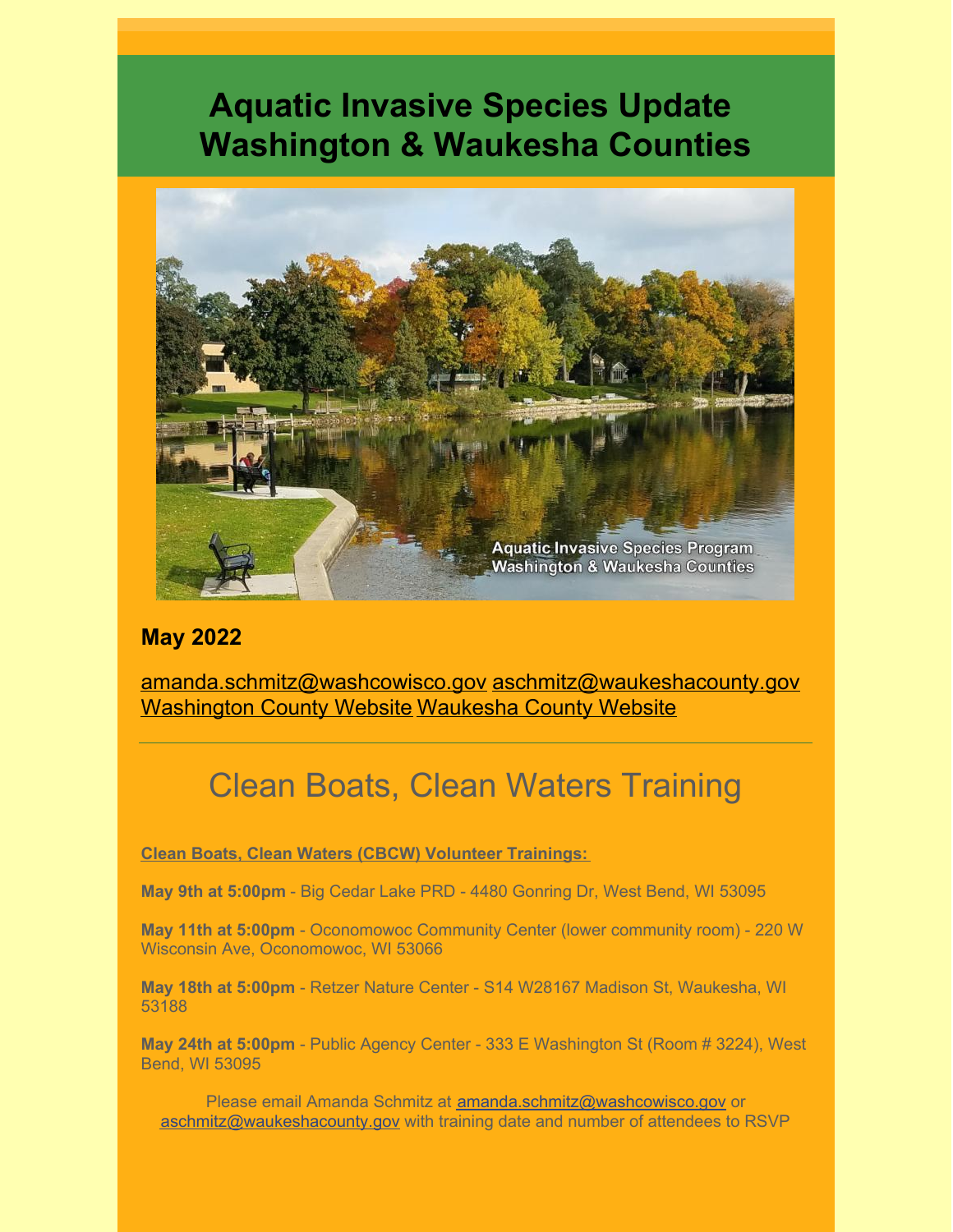

# Annual Meetings

We are looking to get Lake Group Annual Meeting dates onto our calendars ASAP! If you have an event scheduled for your group, please contact Amanda with the date. [amanda.schmitz@washcowisco.gov](mailto:amanda.schmitz@washcowisco.gov) [aschmitz@waukeshacounty.gov](mailto:aschmitz@waukeshacounty.gov)

# **Working Together to Manage Invasive Plants in Wisconsin**

by Melinda Myers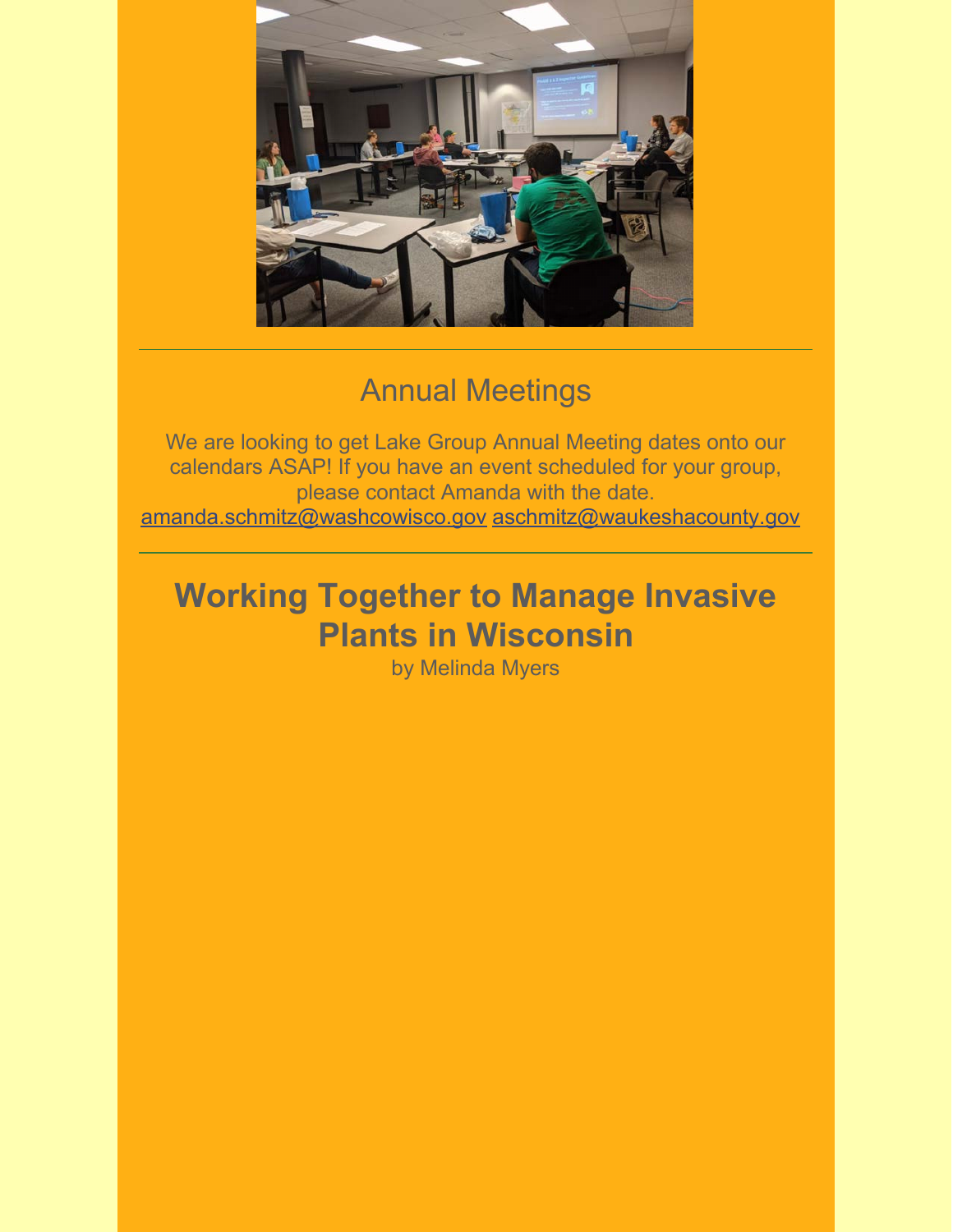

**Photo:** Water hyacinth (*Eichhornia crassipes*) is an invasive plant that forms a dense mat of leaves over the water surface, making boating, fishing, and other water activities difficult. **Photo credit:** Paul Skawinski

Spring is a favorite time in the garden. Everyday something new sprouts through the ground, blooms appear, and leaves begin filling empty branches. As you enjoy spring and summer unfolding, keep a lookout for unwelcome plants in gardens, waterways, and natural areas. The more people watching for and helping to manage invasive plants the better chance we have for controlling these invasive plants.

Here are a few of the top aquatic invasive plants to watch for and remove on your property. Please watch for and report newly-found infestations of these and other aquatic invasive species in your landscape and other spaces.

#### **[Lesser Celandine](https://dnr.wisconsin.gov/topic/Invasives/fact/LesserCelandine.html)**

This plant's bright yellow flowers in April and May are often mistaken for our native marsh marigold. The plant spreads rapidly, crowding out nearby native plants but the leaves die back mid-season, resulting in soil erosion.

#### **[Yellow Iris](https://dnr.wisconsin.gov/topic/Invasives/fact/YellowFlagIris.html)**

A beautiful, but invasive plant that easily spreads by seeds floating in water, rhizomes, and floating mats, infesting areas beyond the garden where they were planted. Watch for yellow flowers in May and June and strappy leaves throughout growing season.

#### **[Yellow Floating Heart](https://dnr.wisconsin.gov/topic/Invasives/fact/YellowFloatingHeart.html)**

This plant has yellow waterlily-like flowers held above heart-shaped leaves in May through October. This water plant forms dense patches that exclude native species and creates stagnant areas with low oxygen levels.

#### **[Water Hyacinth](https://dnr.wisconsin.gov/topic/Invasives/fact/WaterHyacinth.html)**

Water hyacinth forms a dense mat of leaves over the water surface, making boating, fishing, and other water activities difficult. Its presence also degrades water quality. Watch for circular leaves to begin appearing in May and lavender blue flowers from June to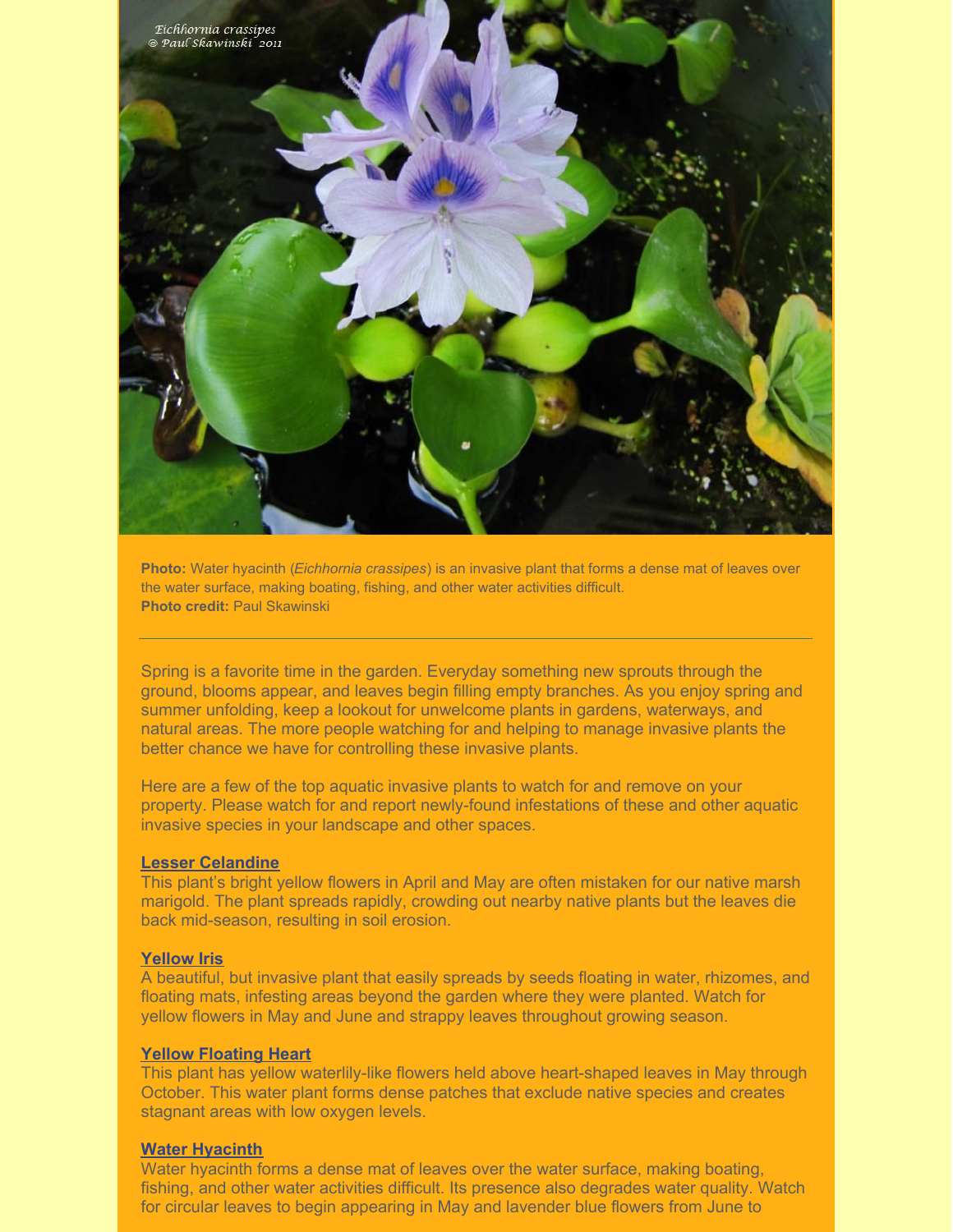September. (Pictured above)

### **[Purple Loosestrife](https://dnr.wisconsin.gov/topic/Invasives/fact/PurpleLoosestrife.html)**

This plant seemed to have a banner year in 2021. It invades wetlands, disrupting the habitat and crowding out native plants that birds, insects, and waterfowl depend upon for food and shelter. Many homeowners spraying for mosquitoes may be inadvertently killing the beetles that are being used to manage this plant. Watch for the spikes of purplish pink flowers that open from the bottom up in July through September.

### **[Japanese Knotweed](https://dnr.wisconsin.gov/topic/Invasives/fact/JapaneseKnotweed.html)**

Look for the bamboo-like stems and plumes of creamy flowers that appear in September. It quickly spreads, creating an impenetrable thicket in gardens, natural spaces, and shorelines.

### **[Water Lettuce](https://dnr.wisconsin.gov/topic/Invasives/fact/WaterLettuce.html)**

As its name implies, this plant resembles lettuce. The leaves appear from June through October and can form a dense covering, degrading water quality and reducing habitat diversity.

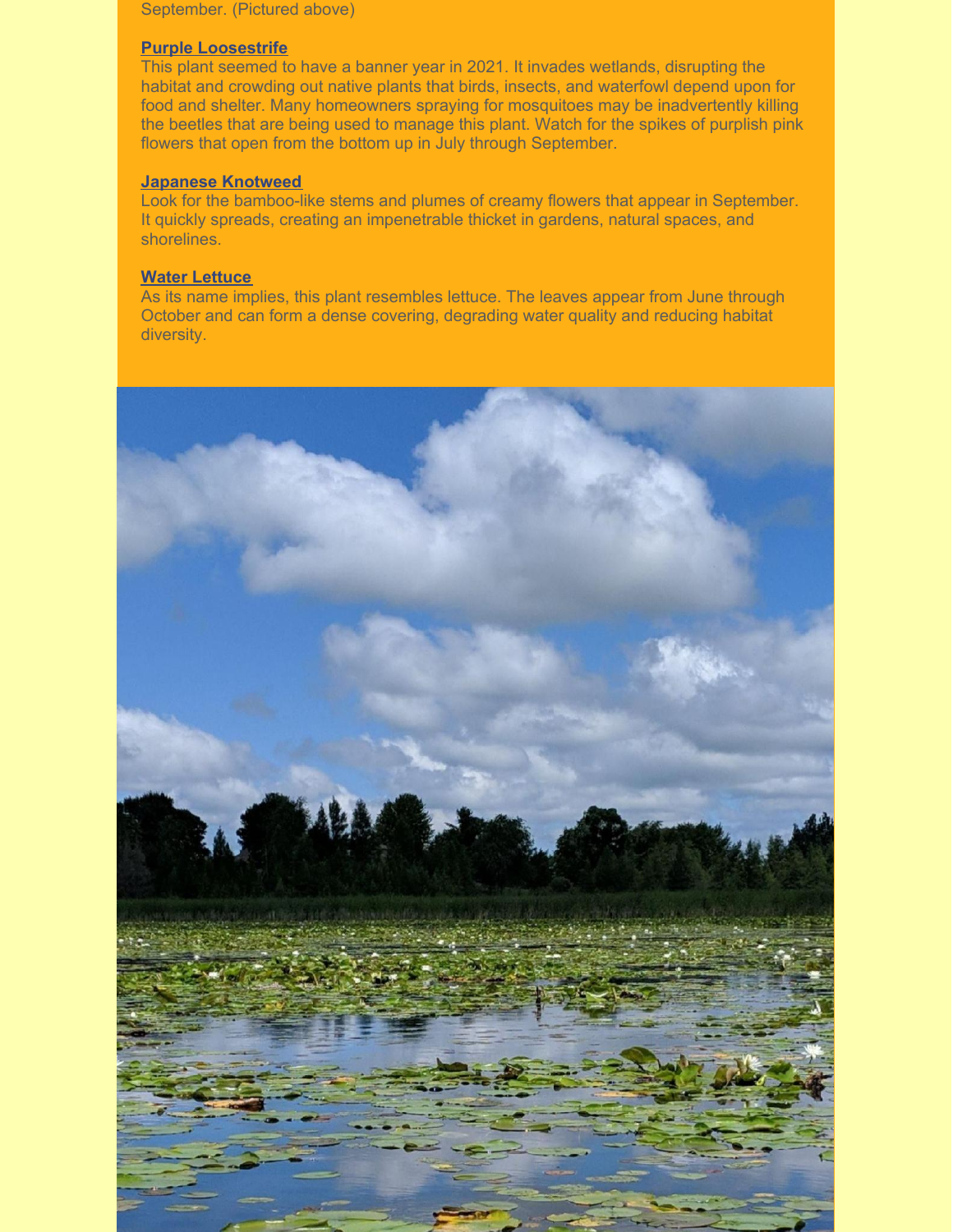



The Aquatic Invasive Species Program is a cooperative effort between Washington & Waukesha Counties, supported by grant funds from Wisconsin Department of Natural Resources and a number of generous local lake groups working to control the spread of AIS. Thank you for your support!

For more information:

Email: [amanda.schmitz@washcowisco.gov](mailto:amanda.schmitz@washcowisco.gov) [aschmitz@waukeshacounty.gov](mailto:aschmitz@waukeshacounty.gov)

Washington County 262-335-4806 www.washcowisco.gov/departments/planning\_and\_parks/land \_resources

Waukesha County